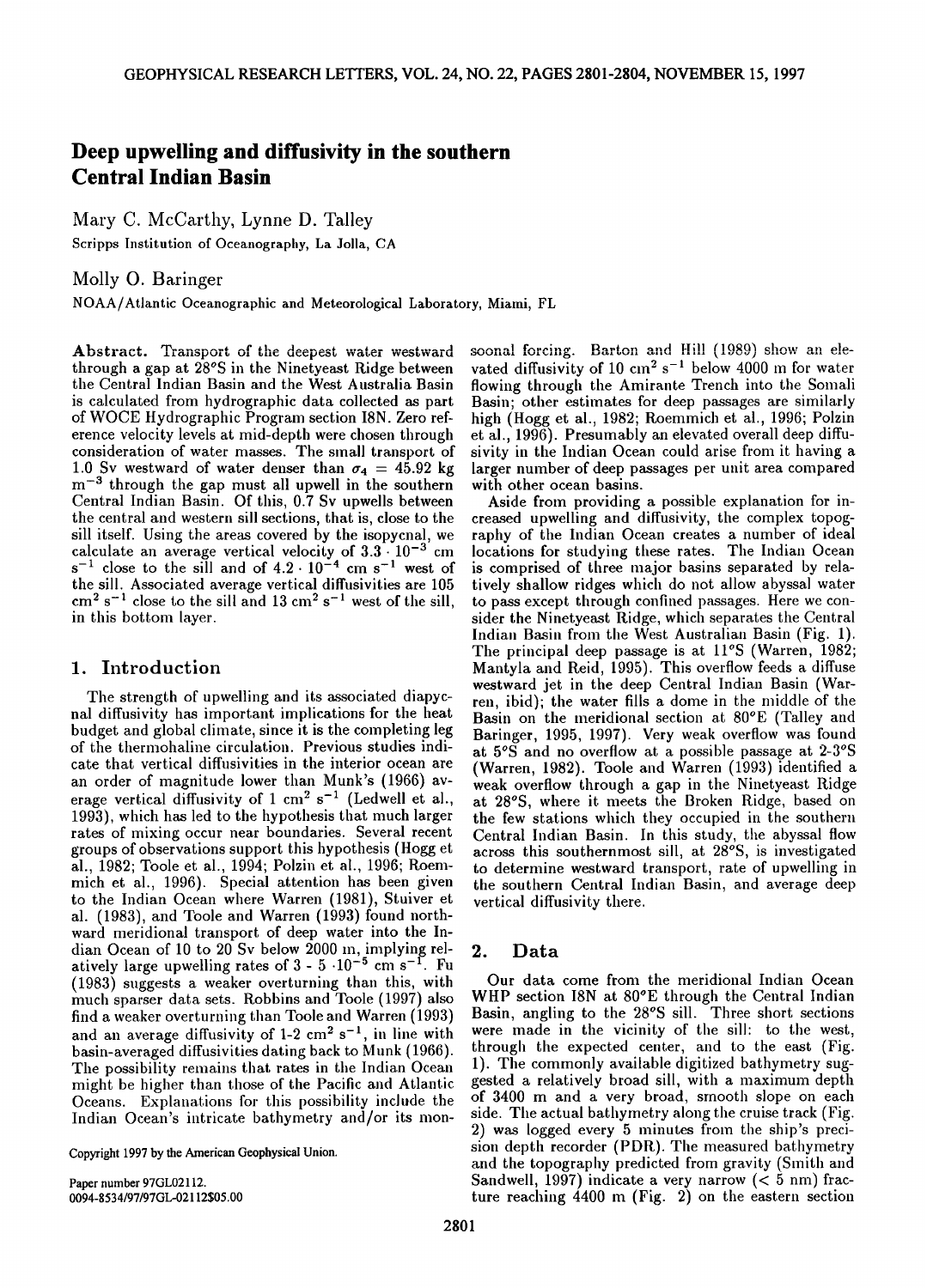

**Figure 1.** Hydrographic stations in the vicinity of the 28°S sill in the Ninetyeast Ridge with the 4000 m isobath based on the Gebco charts (green). Stations at 80°E looping to the sill are from the I8N cruise. Stations for the three meridional sill sections of Fig. 2 are indicated by W, C, and E. Stations at  $95^{\circ}$ E are from the WHP 19 cruise; at 20°S from the WHP 13 cruise, and along about 30°S from the 1987 cruise (Toole and Warren, 1993). Stations with waters denser than  $\sigma_4 = 45.92$  kg m<sup>-3</sup> are shown as blue dots, and stations with no water this dense as red dots. The blue shaded area is the nominal region of  $\sigma_4 = 45.92$  kg m<sup>-5</sup> water entering through the 28°S sill. Oxygen (ml 1<sup>-1</sup>) at  $\sigma_4 = 45.92$  kg m<sup>-3</sup> is contoured at 0.05 ml 1<sup>-1</sup>; all values in the Ce **Basin are 4.45-4.5 (south) or 4.25-4.3 (central).** 

and a deeper than expected fracture zone type structure through the center and on the western section.

Temperature, salinity, and pressure were measured with a CTD. A 36-bottle rosette sampler was used for salinity and oxygen calibration samples and for nu**trients and other tracers (Talley and Baringer, 1995,**  1997). Complete details concerning data collection and processing are available from the cruise report at the **WOCE Hydrographic Programme Office.** 

Direct velocity observations were taken using accurate GPS navigation data and two acoustic Doppler cur**rent profiler (ADCP) systems, the hull-mounted ADCP**  and a lowered ADCP (LADCP) mounted on the rosette with the CTD. Unfortunately, in the region of our interest, around the 28°S sill, the lack of reflectors in the deep ocean resulted in a significantly degraded signal, so these profiles were not used for our study. (However, **rough LADCP velocity sections do not contradict the**  choice of velocity reference levels described below.)

# **3. Transport, upwelling and diffusivity estimates**

**Our calculation consists of three steps, beginning**  with choosing the thickest bottom layer possible which **feeds an isolated region in the Central Indian Basin un-**

contaminated by other deep sources. After computing the transport into this layer through the 28°S sill, the **upwelling velocity out of its upper surface can be corn**puted. Finally, using the average vertical stratification **at the top of tile layer we arrive at the rate of diffusivity.** 

**Examination of deep properties in the Central Basin** suggests that most water deeper than about 3200 m en**ters from the sills in the Ninetyeast Ridge. Slightly shal**lower waters (circumpolar water) can also enter directly from the south (e.g. Toole and Warren, 1993). Here **we consider water in an isolated deep layer whose only source can be the Ninet. yeast, Ridge at 28øS. This deeper**  layer is bounded by the  $\sigma_4 = 45.92$  kg m<sup>-3</sup> isopyc**hal (about, 4000 m) bascd on historical hydrographic**  data, the 1987 32°S section, and the new WOCE hy**drographic data (Fig. 1). Water this dense entering the**  Central Basin through the 11°S sill is separated spatially from the 28°S water and has markedly lower oxygen (Fig. 1). Since no stations shallower than 4000 m **have water this dense, the 4000 m isobath was chosen as the southeastern boundary of the region. The area**  enclosed by these boundaries (91900 km<sup>2</sup>) represents an upper bound on the area of the  $\sigma_4 = 45.92$  kg m<sup>-3</sup> **isopycnal (blue shading in Fig. 1).** 

**The western section (stations 377-386) and central**  section (stations 387-393) were used for transport cal**culations. The fracture zone was narrower than ex-**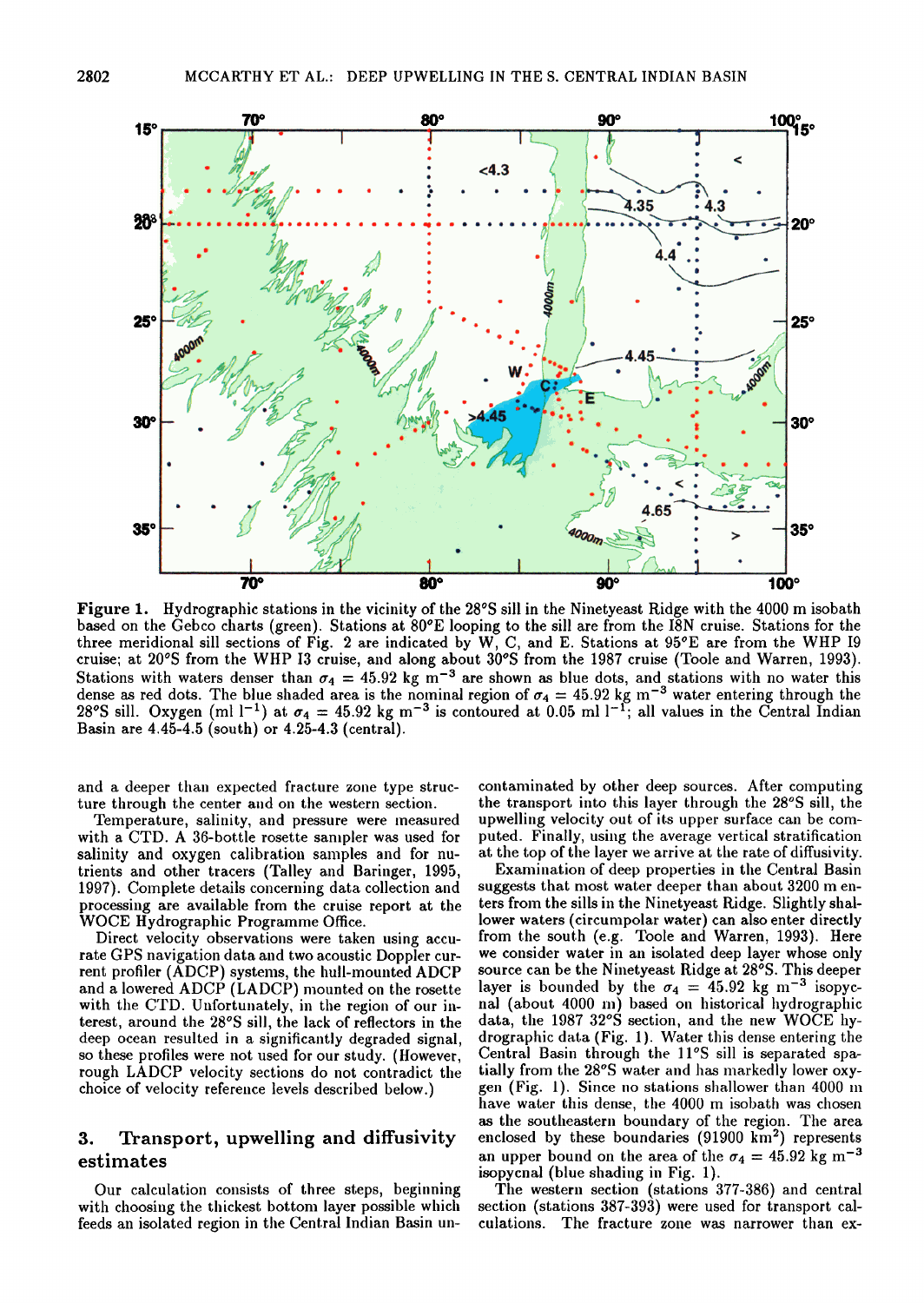

**Figure 2. (a-c) Potential temperature (øC) at the western (W), central (C), and eastern (E) sill sections. (d-f) Salinity at the same. (g-i)Oxygen (ml/1)at the same. (j) Geostrophic velocity at the western section**  relative to zero velocity at  $\sigma_2 = 36.7$  kg m<sup>-3</sup>. (k-l) **Geostrophic velocity at the central and eastern sections**  relative to zero velocity at  $\sigma_2 = 36.8$  kg m<sup>-3</sup>. On the western and central sections, the  $\sigma_4 = 45.92$  kg m<sup>-3</sup> **contour is overlain. Section locations are shown in Fig. 1.** 

**pected on the eastern section, and no abyssal water was** sampled there. Reference levels were chosen using dis**tributions of salinity and oxygen (Fig. 2). For their zonal sections, Warren (1981) and Toole and Warren (1993) initially chose zero velocity levels near the oxy**gen minimum layer and adjusted them locally based **on water properties. There is no a. priori reason for a similar choice of reference level for our short, predominantly meridional sections over very complex topography. However, examination of water properties and geostrophic shear from the new WHP sections suggests** that even here the oxygen minimum layer is a reason**able initial choice for zero velocity. Large-scale property**  distributions indicate that the high density, low temper**ature, high oxygen bottom water must be flowing west** on average, with deep eastward flow on the northern side of the gap (low oxygen and high salinity). The low **oxygen in the oxygen minimum on the north side of the gap on the western section penetrates weakly into the central section and not at; all into the eastern section (Fig. 2), suggesting very weak eastward flow at this level.** Therefore we have chosen zero velocity at  $\sigma_2$  = **36.7 kg m -3 (about 1450 m) on the western section, and**  zero velocity at  $\sigma_2 = 36.8 \text{ kg m}^{-3}$  (about 1650 m) on the **central and eastern sections to produce the circulation implied by large-scale property distribution.** 

**The western geostrophic velocity section (Fig. 2j) shows eastward flow in the top and center, and west**ward flow on the sides. For the central section, the **geostrophic velocities (Fig. 2k) are eastward to about 2000 m in the north, and westward below. In the south,**  flow is westward except at the very bottom.

**Transports are sensitive to both reference level selection and the method for extrapolating velocity below the deepest common depth of each station pair. Our primary approach for the latter was to use a con**stant shear to the bottom. Error bounds for transports **were estimated by comparison with results from other**  extrapolation methods and other reasonable reference level choices (for example, using zero velocity along  $\sigma_2$  $=$  36.5 kg m<sup>-3</sup> [about 1150 m] to 36.9 kg m<sup>-3</sup> [about 2000 m] isopycnals). Reference levels had by far the **greatest impact on transports.** 

Transport below  $\sigma_4 = 45.92$  kg m<sup>-3</sup> through the center section (stations 388 to 391) relative to  $\sigma_2 = 36.8$  kg  $m^{-3}$  is 1.0 Sv westward. The range is  $\pm$  0.4 Sv based on reference levels and  $\pm$  0.2 Sv based on various ex**trapolation methods. Transport through the western**  section (stations 377-386) was significantly lower: 0.3 Sv westward  $\pm$  0.1 Sv.

**The central section transport estimate and the isolated isopycnal area in the Central Indian Basin (Fig. 1) result in an average upwelling rate across**  $\sigma_4 = 45.92$ **kg m -3 of 1.1. l0 -3 cm s -•. Applying the formula,** 

$$
\kappa = \frac{T(\rho_{45.92}) - \int \int u \rho \, dA}{A_{45.92} \, \partial \rho / \partial z}
$$

yields a vertical diffusivity of  $35 \pm 14$  cm<sup>2</sup> s<sup>-1</sup>, where **T** is the transport upward across  $\sigma_4 = 45.92$  kg m<sup>-3</sup>. the integral is over the flow of water denser than this through the gap, A is the area of the  $\sigma_4 = 45.92$  kg  $m^{-3}$  isopycnal west of the gap, and  $\partial \rho / \partial z$  is the average vertical density gradient at  $\sigma_4 = 45.92$  kg m<sup>-3</sup> **calculated from I8N stations and 32øS stations in this**